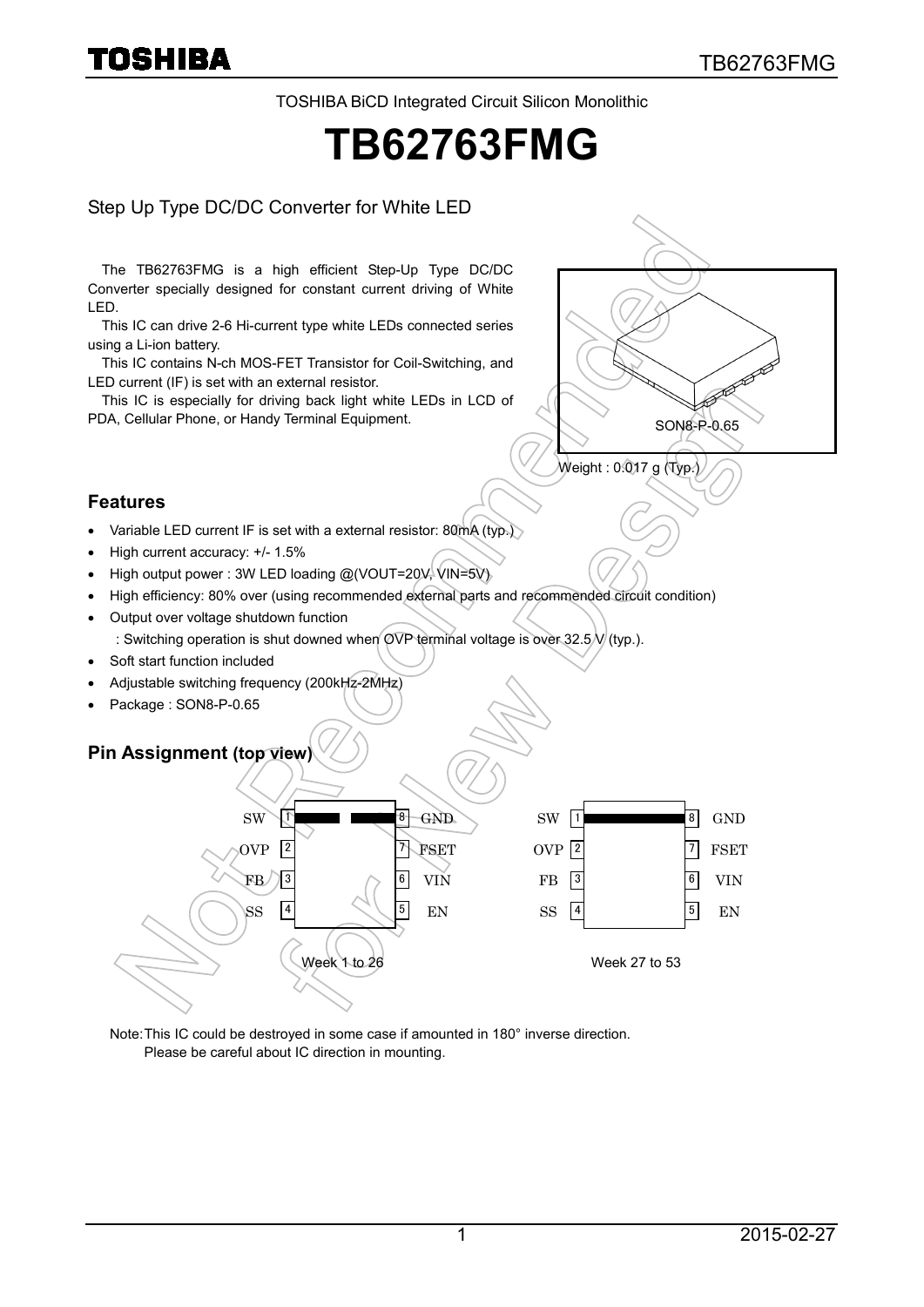#### **Block Diagram**

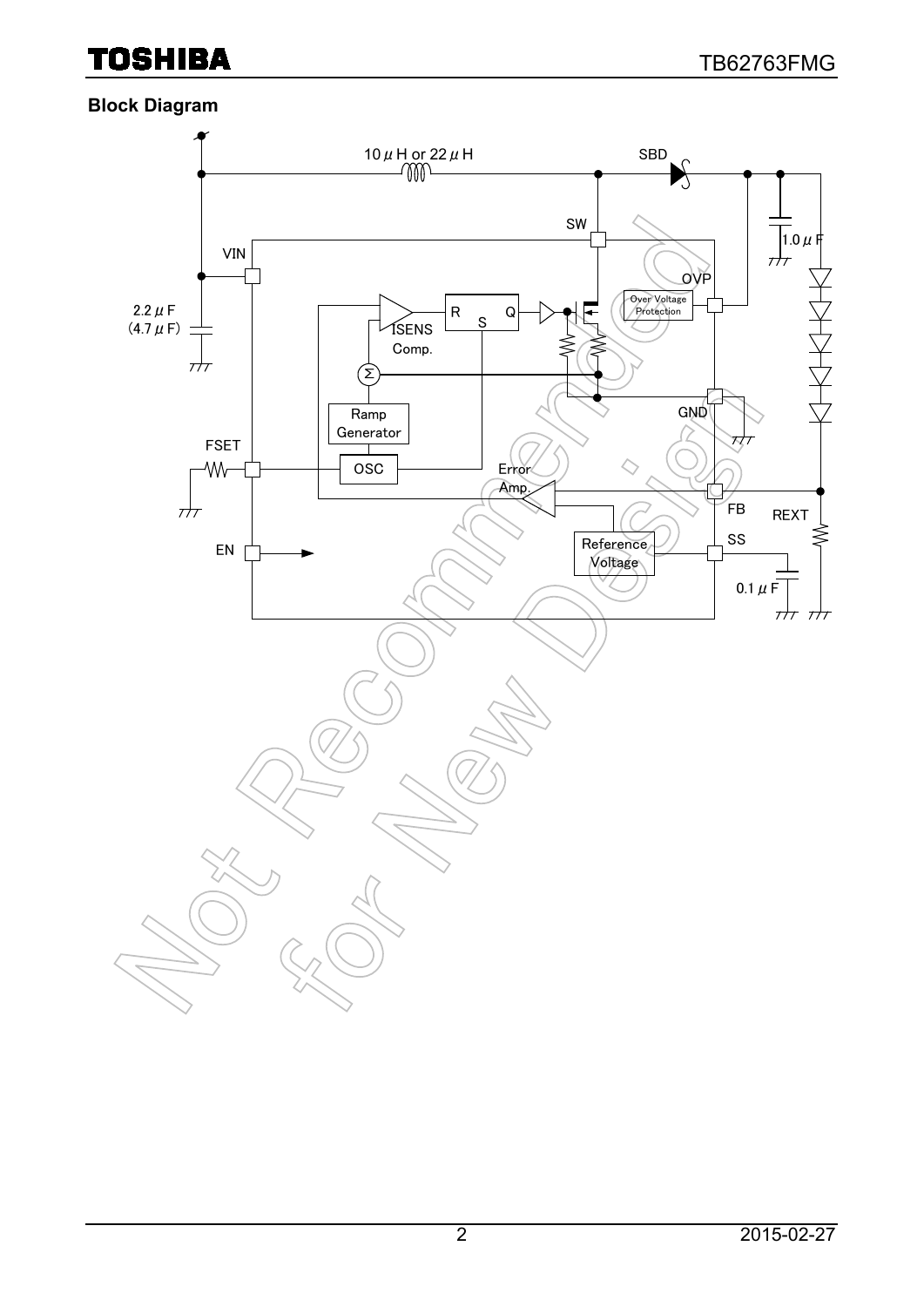#### **Pin Function**

| Pin No.        | Symbol      | <b>Function Description</b>                                                                                                                                                                            |  |  |  |  |
|----------------|-------------|--------------------------------------------------------------------------------------------------------------------------------------------------------------------------------------------------------|--|--|--|--|
|                | <b>SW</b>   | Switch terminal for DC/DC converter. Nch MOSFET built-In.                                                                                                                                              |  |  |  |  |
| 2              | <b>OVP</b>  | Over voltage protection terminal. IC switching operation is disabled when OVP terminal voltage is over<br>32.5 V (TYP.).<br>If the voltage returns to 31.5V (TYP) or less, operation is enabled again. |  |  |  |  |
| 3              | FB.         | LED IF setting resistor connecting terminal.                                                                                                                                                           |  |  |  |  |
| 4              | <b>SS</b>   | This is a terminal to connect capacitance for soft-start function.<br>If capacitance is no connecting in this terminal, IC operates without soft-start function.                                       |  |  |  |  |
| 5              | <b>EN</b>   | Voltage-input terminal for IC-enable.<br>High: Operation mode<br>Low: Shutdown mode<br>If EN input is open, IC operation becomes unsettled. EN input must be fixed to High or Low.                     |  |  |  |  |
| 6              | <b>VIN</b>  | Supply voltage input terminal. (2.8 V to 5.5 V)                                                                                                                                                        |  |  |  |  |
| $\overline{7}$ | <b>FSET</b> | Connect to resistance for internal frequency setup. (0.2 to 2MHz)                                                                                                                                      |  |  |  |  |
| 8              | <b>GND</b>  | Ground terminal.                                                                                                                                                                                       |  |  |  |  |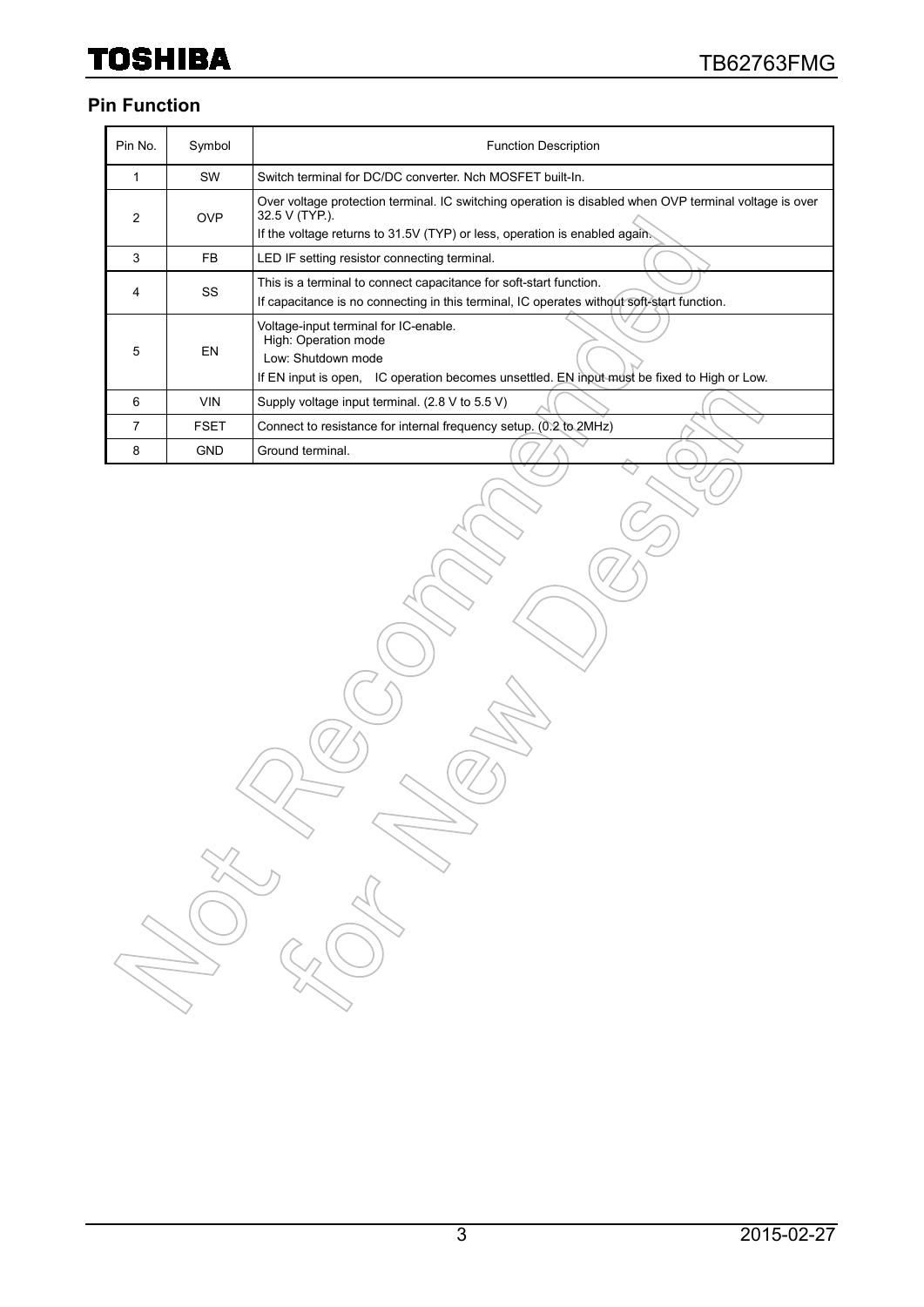### **I/O Equivalent Pin Circuits**

1. SW 2. OVP

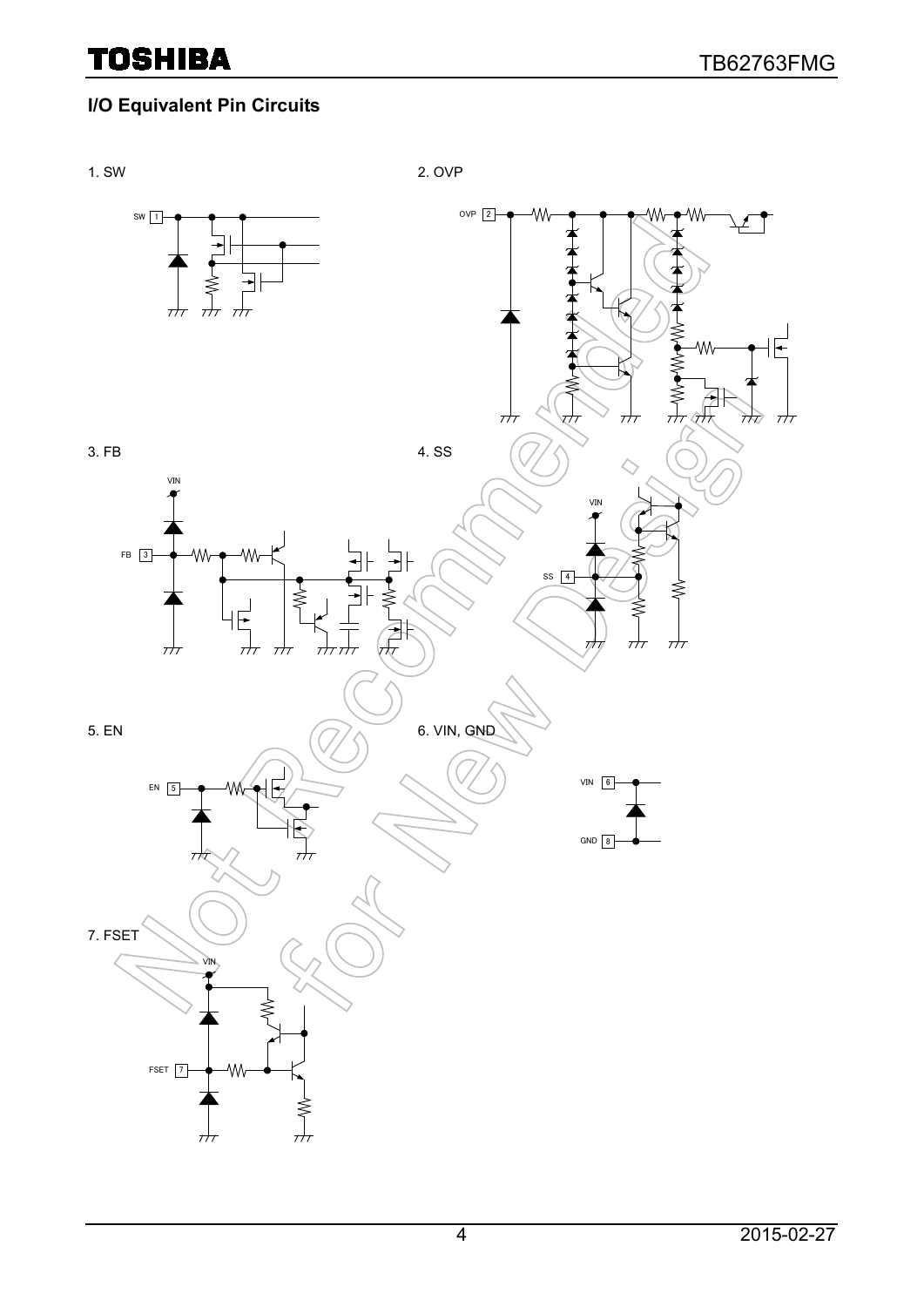#### **Absolute Maximum Ratings (Ta = 25°C if without notice)**

| Characteristics              | Symbol                      | Rating                             | Unit   |
|------------------------------|-----------------------------|------------------------------------|--------|
| Power supply voltage         | <b>VIN</b>                  | $-0.3$ to $+6.0$                   | V      |
| Input voltage                | VIN(EN)                     | $-0.3$ to $+VIN + 0.3$<br>(Note 1) | $\vee$ |
| Switching terminal voltage   | $V_{\Omega}$ (SW)           | $-0.3$ to $+48$                    | V      |
|                              |                             | $0.36$ (device)                    |        |
| Power dissipation            | $P_D$                       | 0.64<br>(on PCB) (Note 2)          | W      |
| Thermal resistance           |                             | 340 (device)                       | °C/W   |
|                              | $R_{th}$ (j-a)              | 193 (on PCB) (Note 3)              |        |
| Operation temperature range  | $\mathsf{T}_{\mathsf{opr}}$ | $-40$ to $+85$                     | ೀ      |
| Storage temperature range    | $T_{\sf stg}$               | $-55$ to $+150$                    | °C     |
| Maximum junction temperature | Ti                          | 150                                |        |

Note 1: Ensure that the supply voltage never exceeds 6.0 V.

Note 2: The power dissipation decreases the reciprocal of the saturated thermal resistance (17 Rth(j-a)) for each

degree (1°C) that the ambient temperature is exceeded (Ta =  $25^{\circ}$ C).

Note 3: PCB condition 40mm x 40mm x 1.6 mm, Cu 40%, FR-4

#### **Operating Condition (Ta = -40 to 85°C if without notice)**

| Characteristics      | Test<br>Symbol<br>∖Circuit | <b>Test Condition</b>                                                 | Min | Typ. | Max | Unit |
|----------------------|----------------------------|-----------------------------------------------------------------------|-----|------|-----|------|
| Power supply voltage | VIN                        |                                                                       | 2.8 |      | 5.5 |      |
| LED current          | IF                         | VIN = 5.0 V, RSENS = $6.26\Omega$<br>6 white LEDs, Ta = $25\degree$ C |     | 80   | _   | mA   |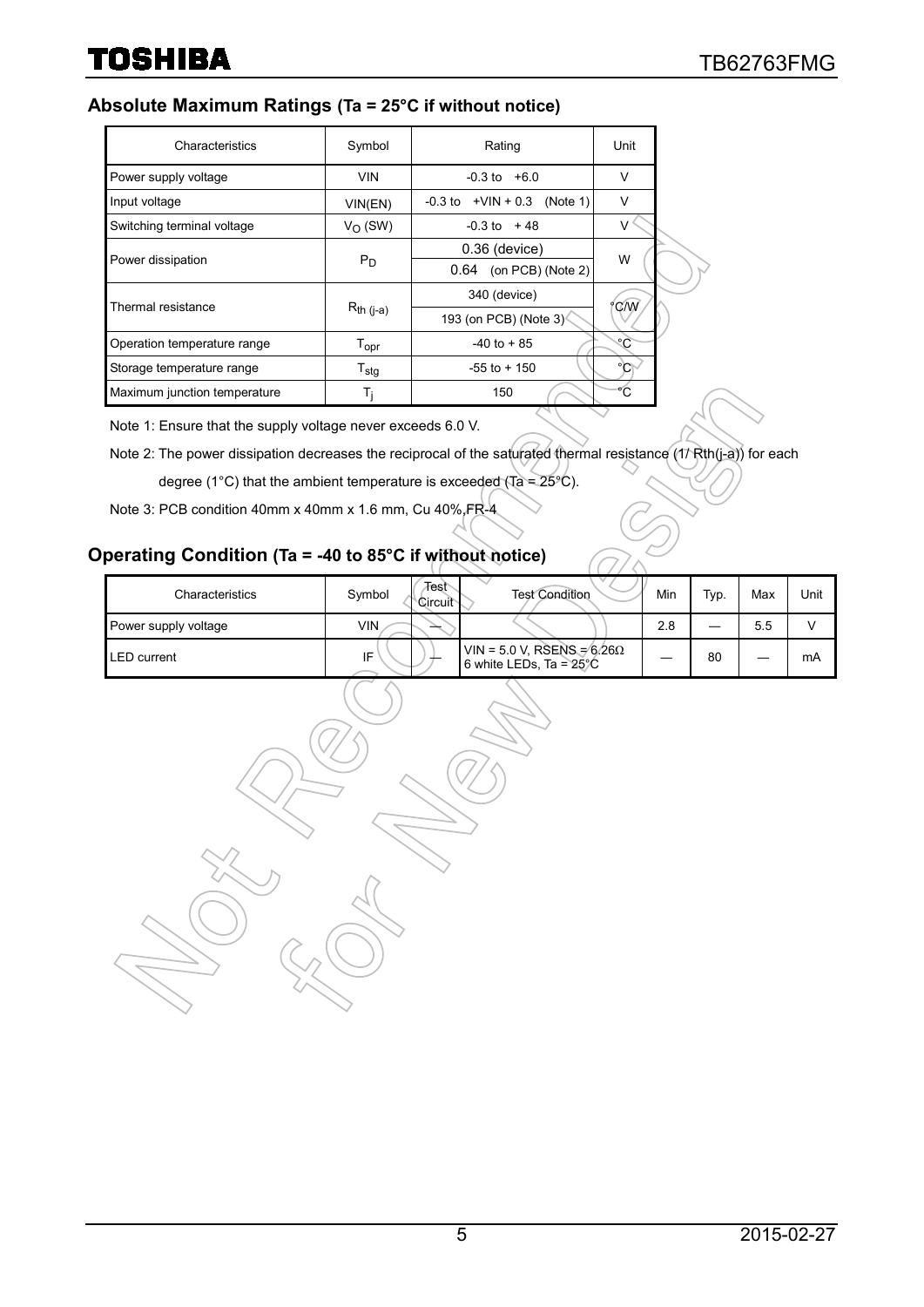#### **Electrical Characteristics (Ta = 25°C, VIN = 4.5 to 5.5 V if without notice)**

| Characteristics                                   | Symbol                     | Test<br>Circuit | <b>Test Condition</b>                                 | Min            | Typ.                     | Max                      | Unit          |
|---------------------------------------------------|----------------------------|-----------------|-------------------------------------------------------|----------------|--------------------------|--------------------------|---------------|
| Power supply voltage                              | <b>VIN</b>                 | ÷,              |                                                       | 2.8            | $\overline{a}$           | 5.5                      | $\vee$        |
| Operating consumption current                     | $I_{IN(ON)}$               | $\mathbf{1}$    | V <sub>EN</sub> = VIN, VFB=1V                         | $\overline{a}$ | 0.6                      | 0.9                      | mA            |
| Quiescent consumption current                     | $I_{IN(OFF)}$              | 2               | $V_{FN} = 0 V$                                        |                | 0.5                      | 1.0                      | μA            |
| EN terminal "H" level input voltage               | $V_{ENH}$                  | 3               |                                                       | $+3$           | $\overline{\phantom{a}}$ | <b>VIN</b>               | $\vee$        |
| EN terminal "L" level input voltage               | $V_{\text{FNL}}$           | 3               |                                                       | o              | $\overline{a}$           | 0.4                      | V             |
| EN terminal current                               | $I_{FN}$                   | 4               | $V_{FN} = 5.0 V$ or 0 V                               |                | $\Omega$                 | 1.0                      | μA            |
|                                                   |                            | 5               | $RFSET=47k\Omega$                                     | 1.69           | 1.84                     | 1.99                     | <b>MHz</b>    |
| Integrated MOS-T <sub>r</sub> switching frequency | $f_{\rm osc}$              |                 | $RFSET=91k\Omega$                                     | 0.92           | 1.00                     | 1.08                     | <b>MHz</b>    |
|                                                   |                            |                 | $RFSET=470k\Omega$                                    | 199            | 217                      | 235                      | kHz           |
| FSET terminal voltage                             | <b>VESET</b>               | 6               |                                                       |                | 1/2V                     |                          | $\vee$        |
| <b>FSET terminal current</b>                      | $I_{\text{FSET}}$          | $\overline{7}$  |                                                       | 11.8           | 13.2                     | 14.6                     | μA            |
| SS terminal voltage                               | $V_{SS}$                   | 8               |                                                       | 880            | 960                      | 1060                     | mV            |
| SS terminal current                               | $I_{SS}$                   | 9               |                                                       |                | 18                       |                          | μA            |
| SW terminal leakage current                       | $I_{oz}$ (SW)              | 10              |                                                       |                | 0.5                      | 1                        | μA            |
| Feedback voltage (FB terminal)                    | $V_{FB}$                   | 11              | $RSENS = 6.26\Omega$                                  | 492.5          | 500.0                    | 507.5                    | mV            |
|                                                   |                            | 11              | $RSENS = 62.6\Omega$                                  | 492.5          | 500.0                    | 507.5                    | mV            |
| Feedback voltage line regulation<br>(FB terminal) | $\Delta V_{\rm FR}$        | 11              | VIN=3.6V standard<br>$WN = 3.0$ to $5.0V$             | $-2$           |                          | $\overline{2}$           | $\frac{0}{0}$ |
| FB terminal current                               | $I_{FB}$                   | 12              | $V_{EN}$ = 5.0V, VFB = 500mV                          | L,             | 0.02                     | $\overline{\phantom{a}}$ | μA            |
| OVP terminal protection voltage                   | $V_{\text{OVP}}$           | 13\             |                                                       | 30.0           | 32.5                     | 35.0                     | V             |
| OVP terminal recover voltage                      | $V_{\text{REC}}$           | 13              |                                                       | 29.0           | 31.5                     | 34.0                     | V             |
| OVP terminal hysteresis voltage                   | <b>V</b> <sub>OVPHYS</sub> | 13              | $V_{\text{OVPHYS}} = V_{\text{OVP}} - V_{\text{REC}}$ | 0.5            | 1.0                      | 2.0                      | $\vee$        |
| OVP terminal leakage current                      | $_{\text{OVP}}$            | 14              | $V_{OVP} = 28V$                                       | $\overline{a}$ | 0.5                      | 1                        | $\mu$ A       |

#### **Test Circuits**

1. Operating consumption current / / 2. Quiescent consumption current



3. EN terminal "H" level and "L" level input voltage 4. EN terminal current





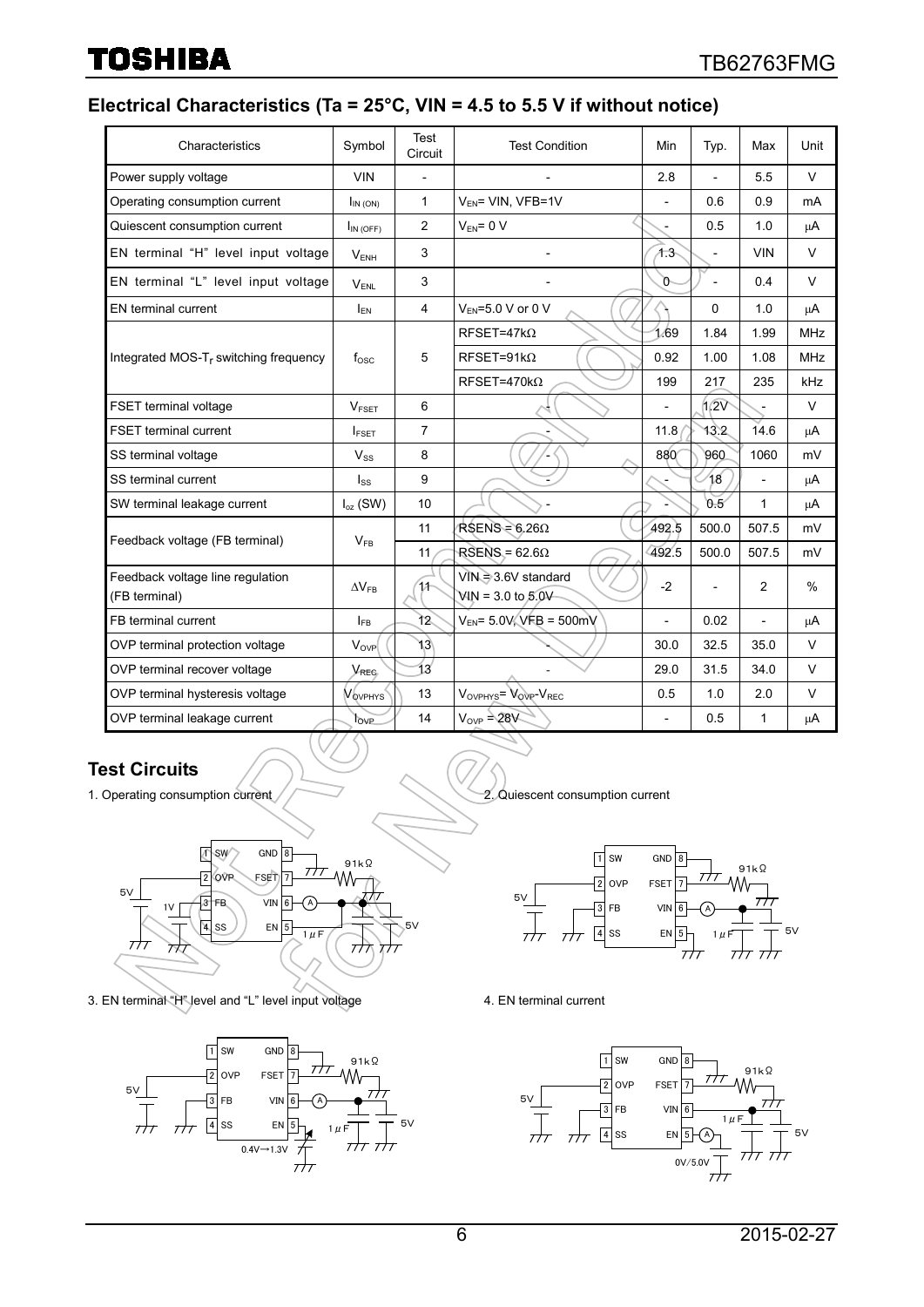5. Integrated MOS-T<sub>r</sub> switching frequency 6. FSET terminal voltage



 $1 \mu F$ 

Vovphys = Vovp - VREC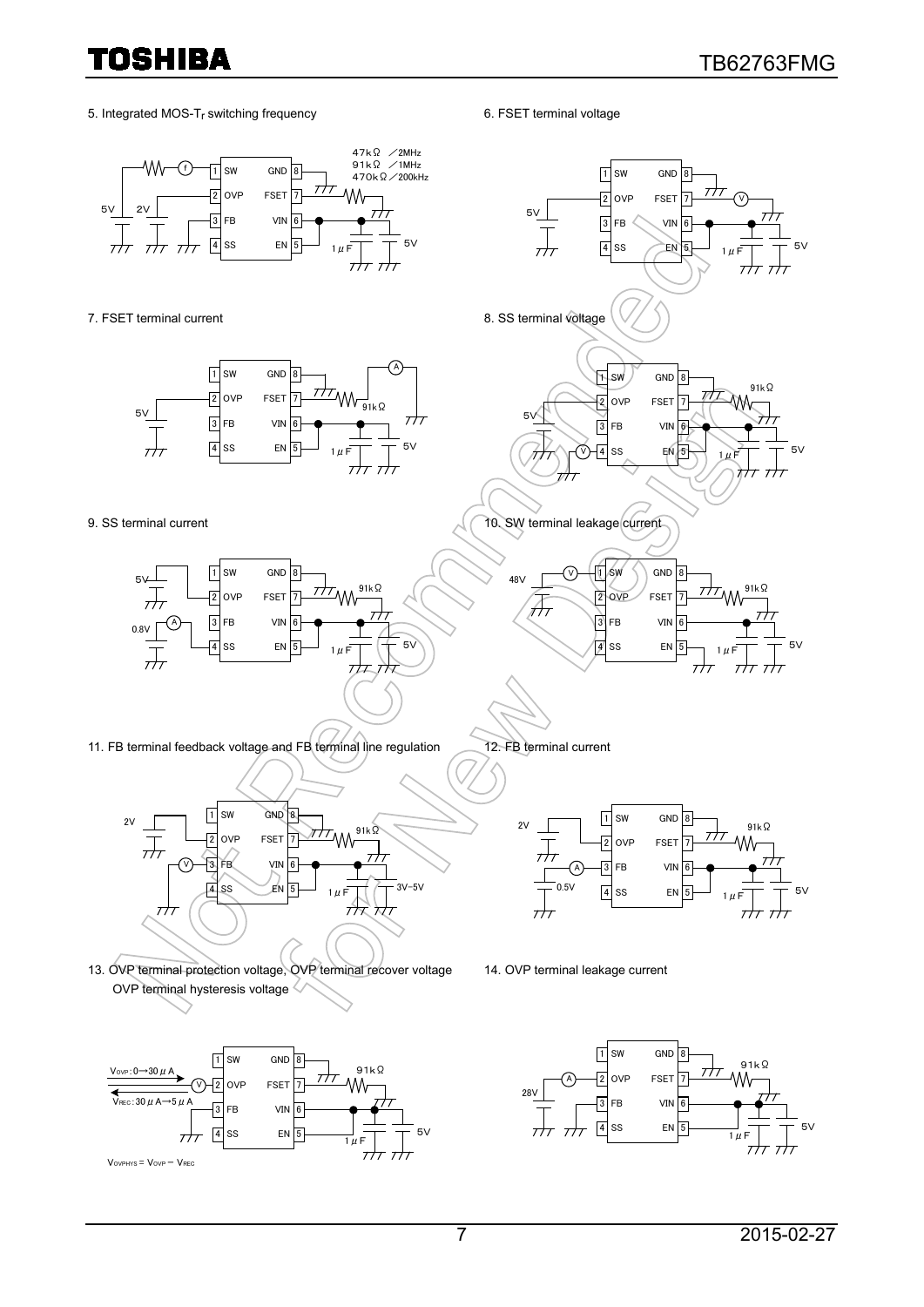### **Function diagram**

The mode selecting shown below with logic input FN terminal

|     |                                           |         |                                   | The mode selecting shown below with logic lifput EN terminal. |                   |                                        |
|-----|-------------------------------------------|---------|-----------------------------------|---------------------------------------------------------------|-------------------|----------------------------------------|
|     | EN                                        |         |                                   |                                                               |                   |                                        |
|     | Operation mode<br>Η                       |         |                                   |                                                               |                   |                                        |
|     | L                                         |         |                                   | Shutdown mode                                                 |                   |                                        |
|     | <b>State Transition Diagram</b>           |         | (5)                               | OVP detect                                                    |                   |                                        |
|     | OVP terminal voltage > protection voltage |         | (4)<br>(3)                        | Operation                                                     | (6)               | OVP terminal voltage < Recover voltage |
|     |                                           |         | (2)<br>$EN=L\rightarrow H$<br>(1) | Mode<br>(7)<br>$EN=H\rightarrow L$<br>Shutdown<br>Mode        |                   |                                        |
|     | State                                     | boost   | <b>OVP</b>                        | OSC                                                           | Internal          | Soft start                             |
|     |                                           | circuit | circuit                           | circuit                                                       | reference circuit | circuit                                |
| (1) | Shutdown                                  | Stop    | Stop                              | Stop                                                          | Stop              | Stop                                   |
| (2) | EN: L to H                                |         |                                   |                                                               |                   |                                        |
| (3) | Operation                                 | Operate | Operate                           | Operate                                                       | Operate           | Operate                                |
| (4) | OVP detect                                |         |                                   |                                                               |                   |                                        |
| (5) | OVP operation                             | Stop    | Operate                           | Stop                                                          | Operate           | Operate                                |
| (6) | OVP release                               |         |                                   |                                                               |                   |                                        |
| (7) | EN: H toL                                 |         |                                   |                                                               |                   | $\overline{\phantom{0}}$               |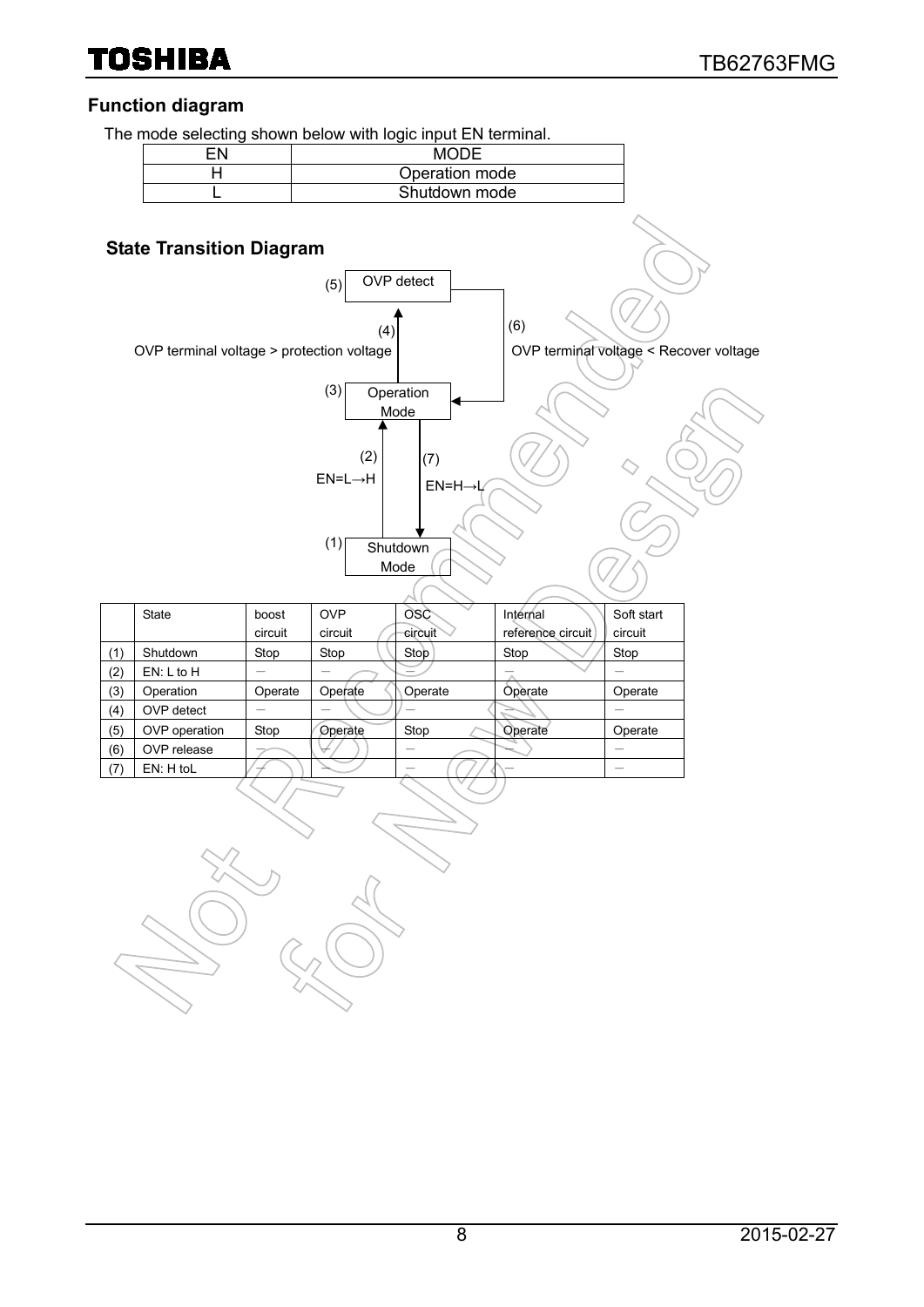#### **Usage Precautions**

#### **Protection in LED Opened Condition**

The operation with OVP terminal is available for the protection in case LED circuit opened.

When the voltage of OVP terminal is over 32.5 V (typ.), Nch MOS switching operation is disabled in the IC. When the voltage of OVP terminal drops below 31.5 V (typ.), Nch MOS switching operation becomes available again.

If load of LED is detached, Nch MOS switching operation is disabled with detection of boost circuit voltage and the IC is protected from unexpected over voltage.

#### **Setting of Capacitor**

The recommended values are

 $C_1$  = 2.2 ( $\mu$ F) or more,  $C_2$  = 1.0 ( $\mu$ F) or more

The capacitor of ceramic condenser tends to decrease when voltage is applied.

So, please select the appropriate capacitor in consideration of IC characteristics of withstand voltage and size.

#### **Setting of External Inductor Size**

Please select the inductor size with referring this table corresponding to each number of switching frequency.

#### **[Recommended inductor values]**

| Switching frequency | <b>Indictor Value</b> | Note                     |
|---------------------|-----------------------|--------------------------|
| 200 to 500kHz       | 22 µH                 | $LED$ current IF = 80 mA |
| Up to 500kHz        | $10 \mu H$            |                          |

#### **Setting of IF**

Resistance "REXT" which connects between FB pin and GND is for setting IF value.

The average current is set by this "REXT" value and average current are obtained by the following equation.

IF (mA) = 
$$
\frac{500 \text{ (mV)}}{REXT \text{ (Ω)}}
$$

Current value error is within ±1.5%. (The error of the REXT resistance is not included.)

#### **Setting of Switching frequency**

Resistance "RFSET" which connects between FSET pin and GND pin is for setting frequency. Switching frequency "fosc" can be set by resistance value. Switching frequency "fosc" are obtained by the following equation.

 $\mathsf{fosc}(\mathsf{kHz})$  = 66231  $\times$  RFSET (kΩ) $^{-0.9299}$ 

Setting error is within  $\pm 8\%$ . (The error of the RFSET resistance is not included.)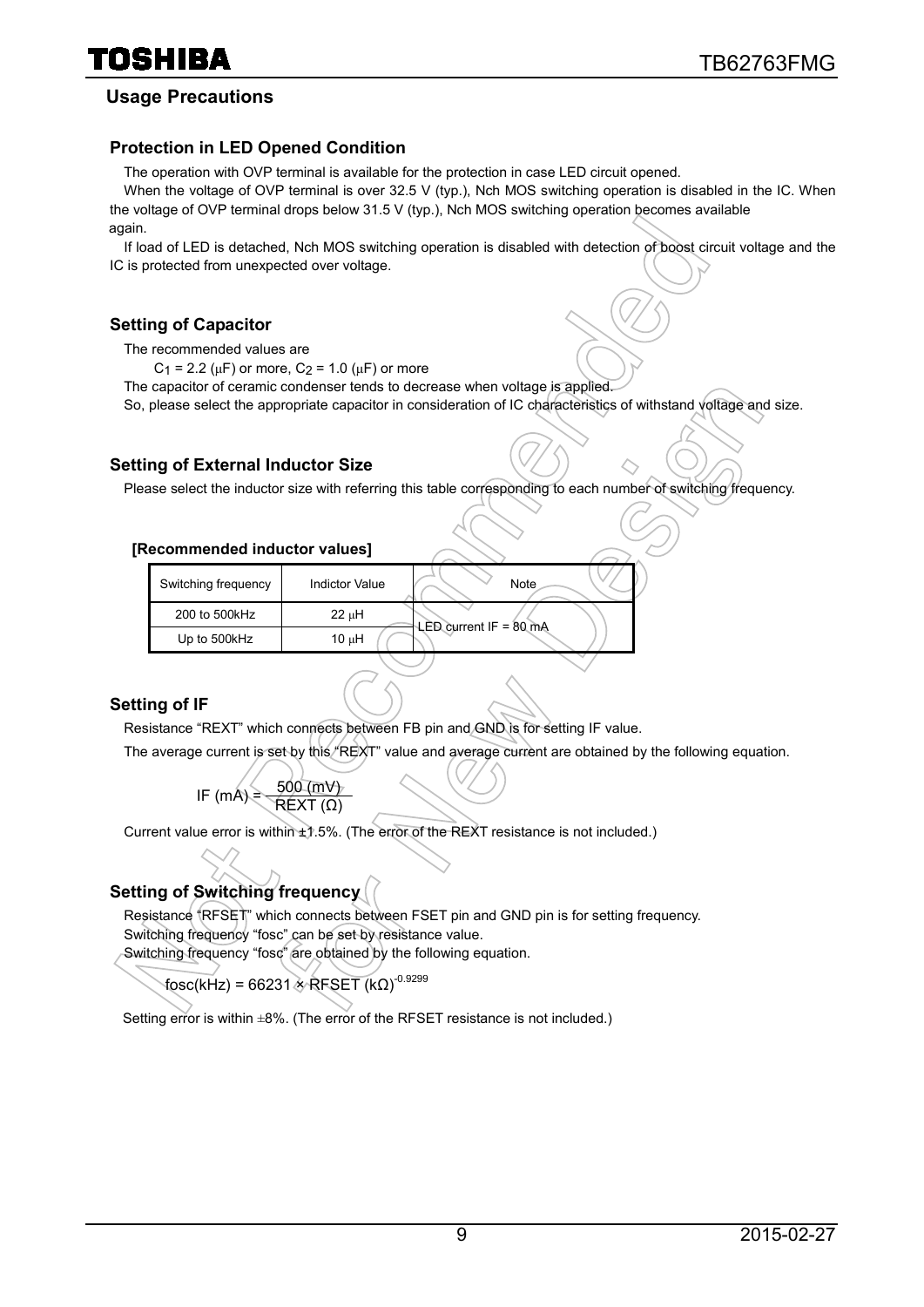#### **Application**

1. normal application



3. Input the PWM signal to adjust the Switching frequency and LED current

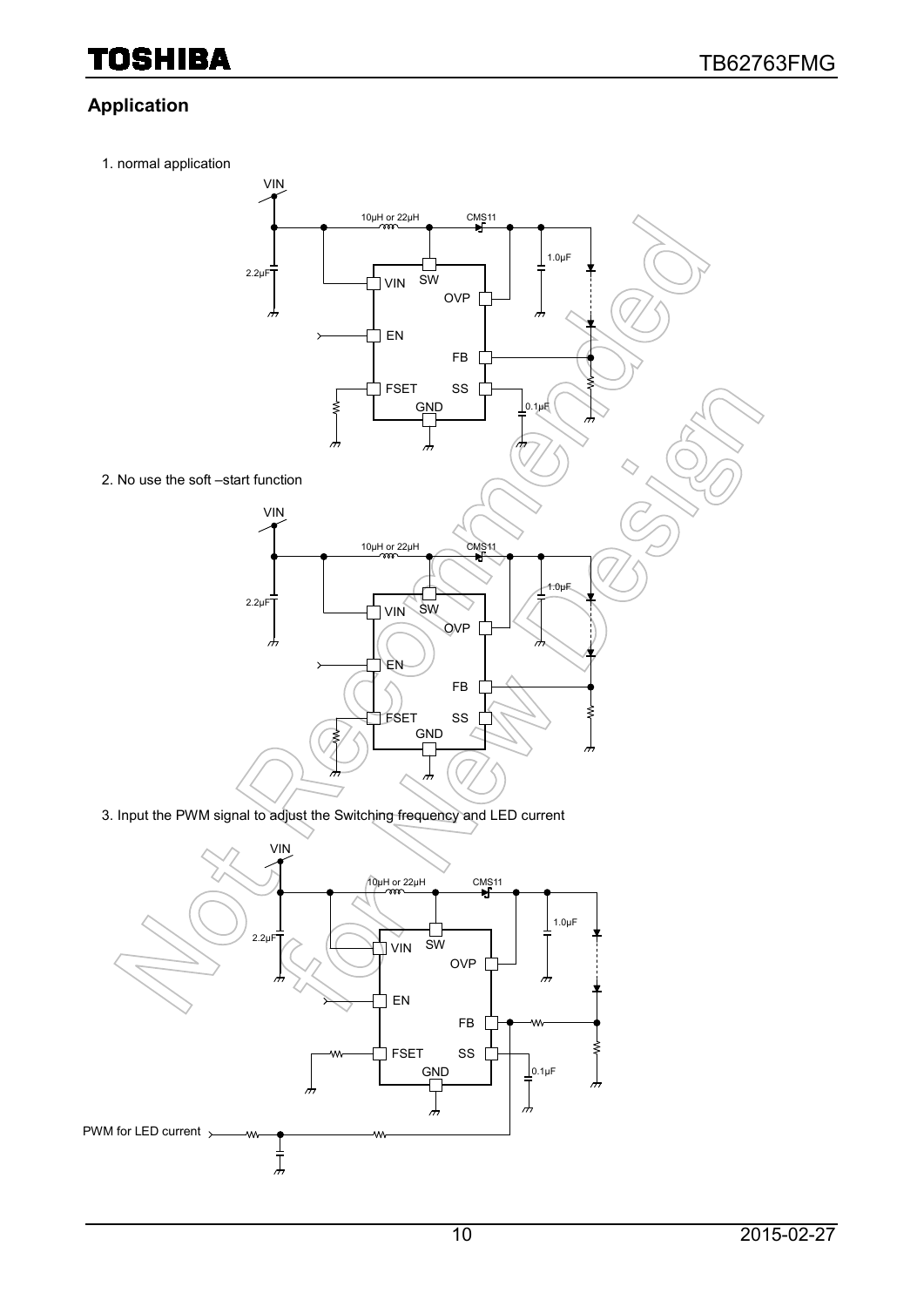#### 4. 2 lines control

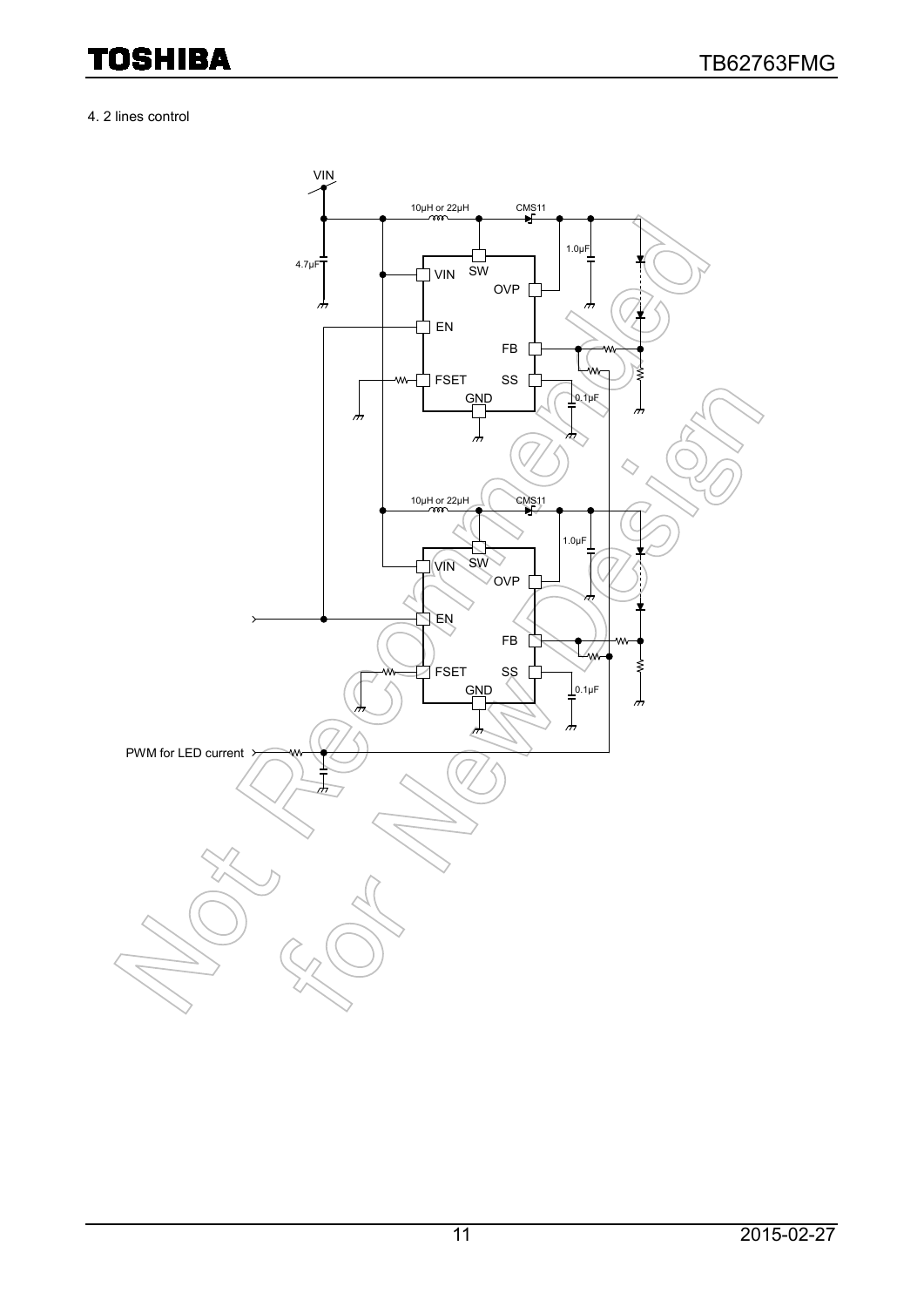#### **Package Dimensions**

SON8-P-0.65 Unit: mm



weight : 0.017 g (Typ.)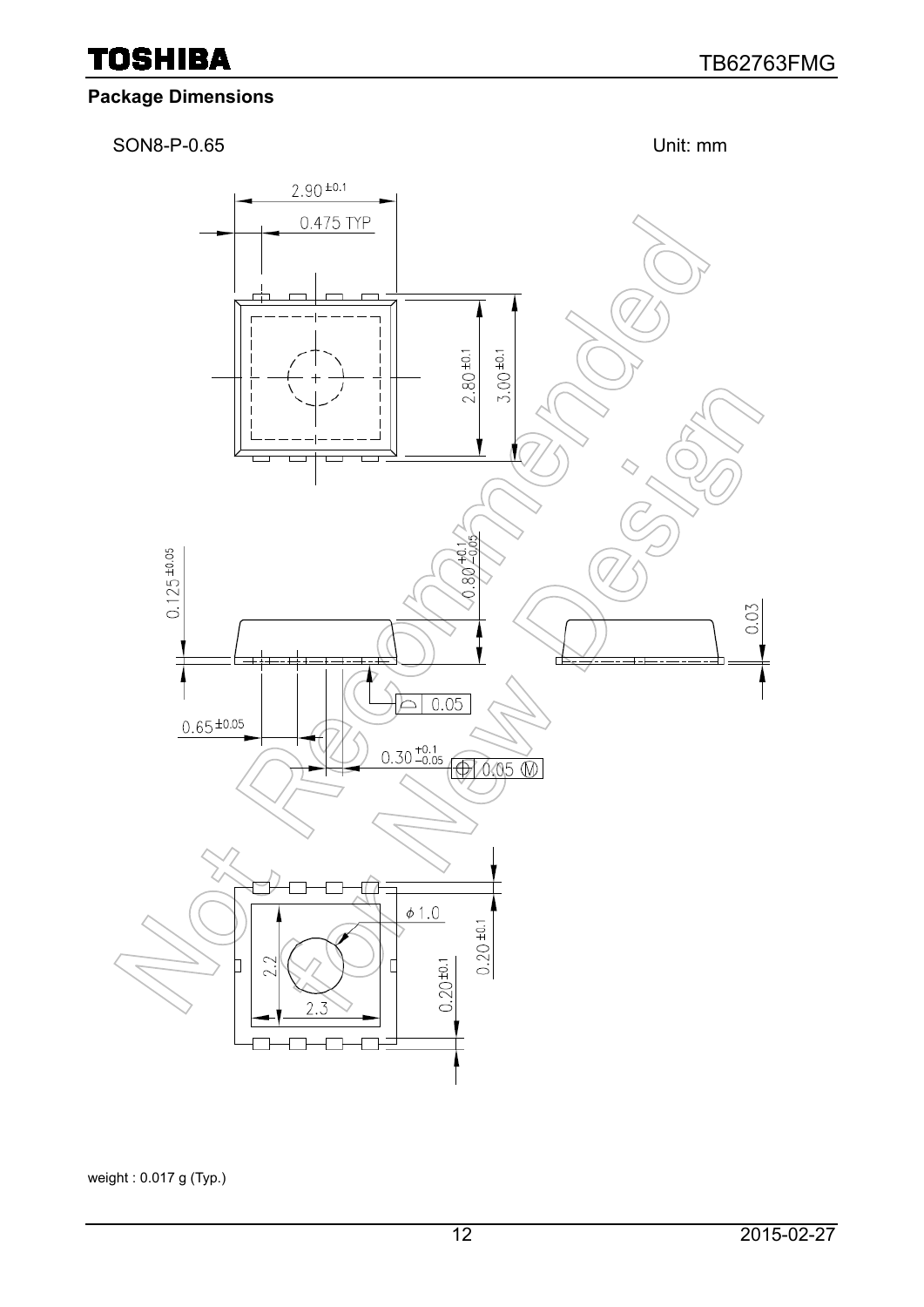### 10SHIBA

#### ・**Notes on Contents**

#### **1. Block Diagrams**

Some of the functional blocks, circuits, or constants in the block diagram may be omitted or simplified for explanatory purposes.

#### **2. Equivalent Circuits**

The equivalent circuit diagrams may be simplified or some parts of them may be omitted for explanatory purposes.

#### **3. Timing Charts**

Timing charts may be simplified for explanatory purposes.

#### **4. Application Circuits**

The application circuits shown in this document are provided for reference purposes only. Thorough evaluation is required, especially at the mass production design stage.

Toshiba does not grant any license to any industrial property rights by providing these examples of application circuits.

#### **5. Test Circuits**

Components in the test circuits are used only to obtain and confirm the device characteristics. These components and circuits are not guaranteed to prevent malfunction or failure from occurring in the application equipment.

#### **IC Usage Considerations Notes on handling of ICs**

- [1] The absolute maximum ratings of a semiconductor device are a set of ratings that must not be exceeded, even for a moment. Do not exceed any of these ratings. Exceeding the rating(s) may cause the device breakdown, damage or deterioration, and may result injury by explosion or combustion.
- [2] Use an appropriate power supply fuse to ensure that a large current does not continuously flow in case of over current and/or IC failure. The IC will fully break down when used under conditions that exceed its absolute maximum ratings, when the wiring is routed improperly or when an abnormal pulse noise occurs from the wiring or load, causing a large current to continuously flow and the breakdown can lead smoke or ignition. To minimize the effects of the flow of a large current in case of breakdown, appropriate settings, such as fuse capacity, fusing time and insertion circuit location, are required.
- [3] If your design includes an inductive load such as a motor coil, incorporate a protection circuit into the design to prevent device malfunction or breakdown caused by the current resulting from the inrush current at power ON or the negative current resulting from the back electromotive force at power OFF. IC breakdown may cause injury, smoke or ignition. Use a stable power supply with ICs with built-in protection functions. If the power supply is unstable, the protection function may not operate, causing IC breakdown. IC breakdown may cause injury, smoke or ignition.
- [4] Do not insert devices in the wrong orientation or incorrectly.

Make sure that the positive and negative terminals of power supplies are connected properly. Otherwise, the current or power consumption may exceed the absolute maximum rating, and exceeding the rating(s) may cause the device breakdown, damage or deterioration, and may result injury by explosion or combustion. In addition, do not use any device that is applied the current with inserting in the wrong orientation or incorrectly even just one time.

[5] Carefully select external components (such as inputs and negative feedback capacitors) and load components (such as speakers), for example, power amp and regulator.

If there is a large amount of leakage current such as input or negative feedback condenser, the IC output DC voltage will increase. If this output voltage is connected to a speaker with low input withstand voltage, overcurrent or IC failure can cause smoke or ignition. (The over current can cause smoke or ignition from the IC itself.) In particular, please pay attention when using a Bridge Tied Load (BTL) connection type IC that inputs output DC voltage to a speaker directly.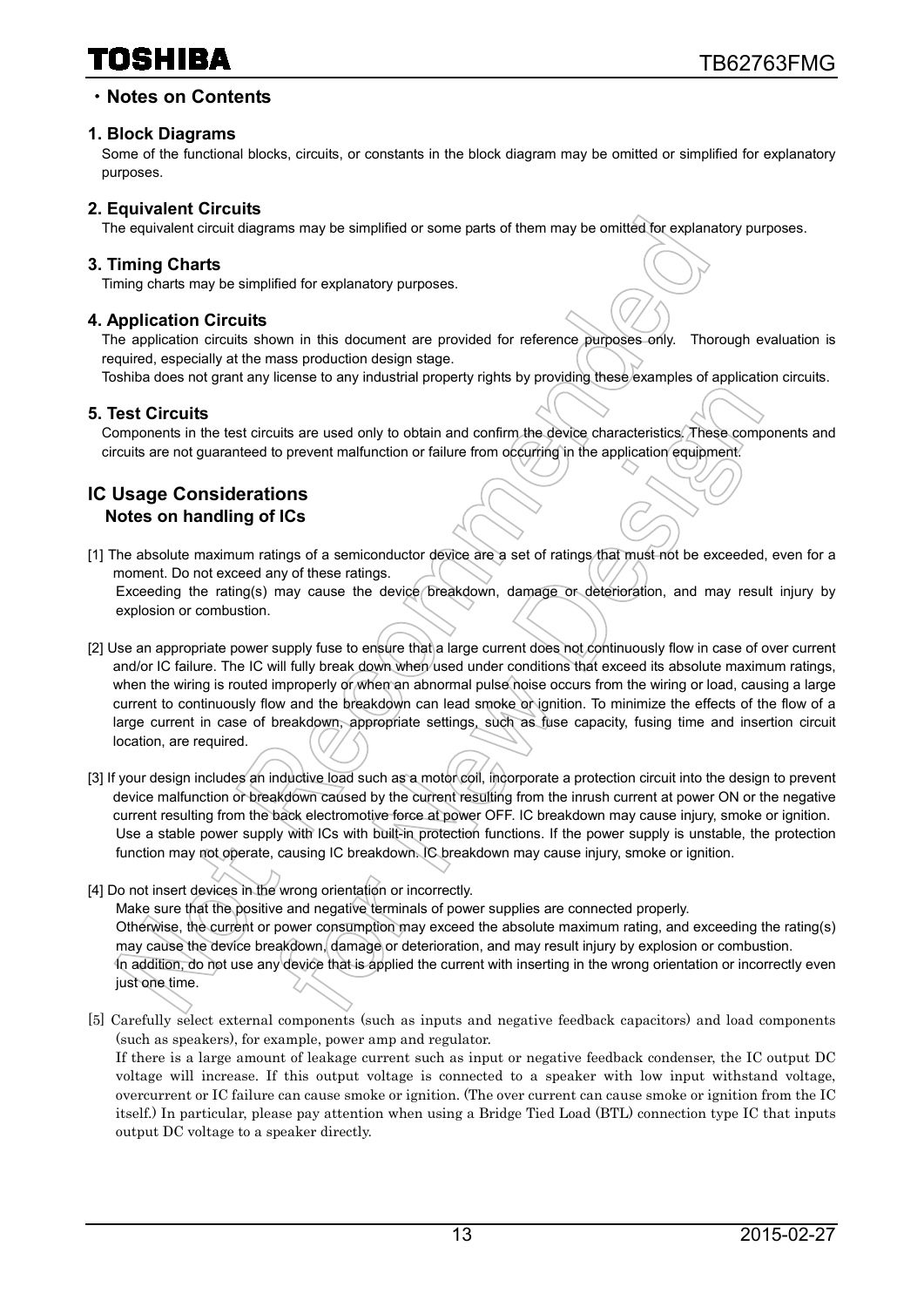#### **Points to remember on handling of ICs**

#### (1) Heat Radiation Design

In using an IC with large current flow such as power amp, regulator or driver, please design the device so that heat is appropriately radiated, not to exceed the specified junction temperature  $(T<sub>J</sub>)$  at any time and condition. These ICs generate heat even during normal use. An inadequate IC heat radiation design can lead to decrease in IC life, deterioration of IC characteristics or IC breakdown. In addition, please design the device taking into considerate the effect of IC heat radiation with peripheral components.

(2) Back-EMF

When a motor rotates in the reverse direction, stops or slows down abruptly, a current flow back to the motor's power supply due to the effect of back-EMF. If the current sink capability of the power supply is small, the device's motor power supply and output terminals might be exposed to conditions beyond the absolute maximum ratings. To avoid this problem, take the effect of back-EMF into consideration in system design.